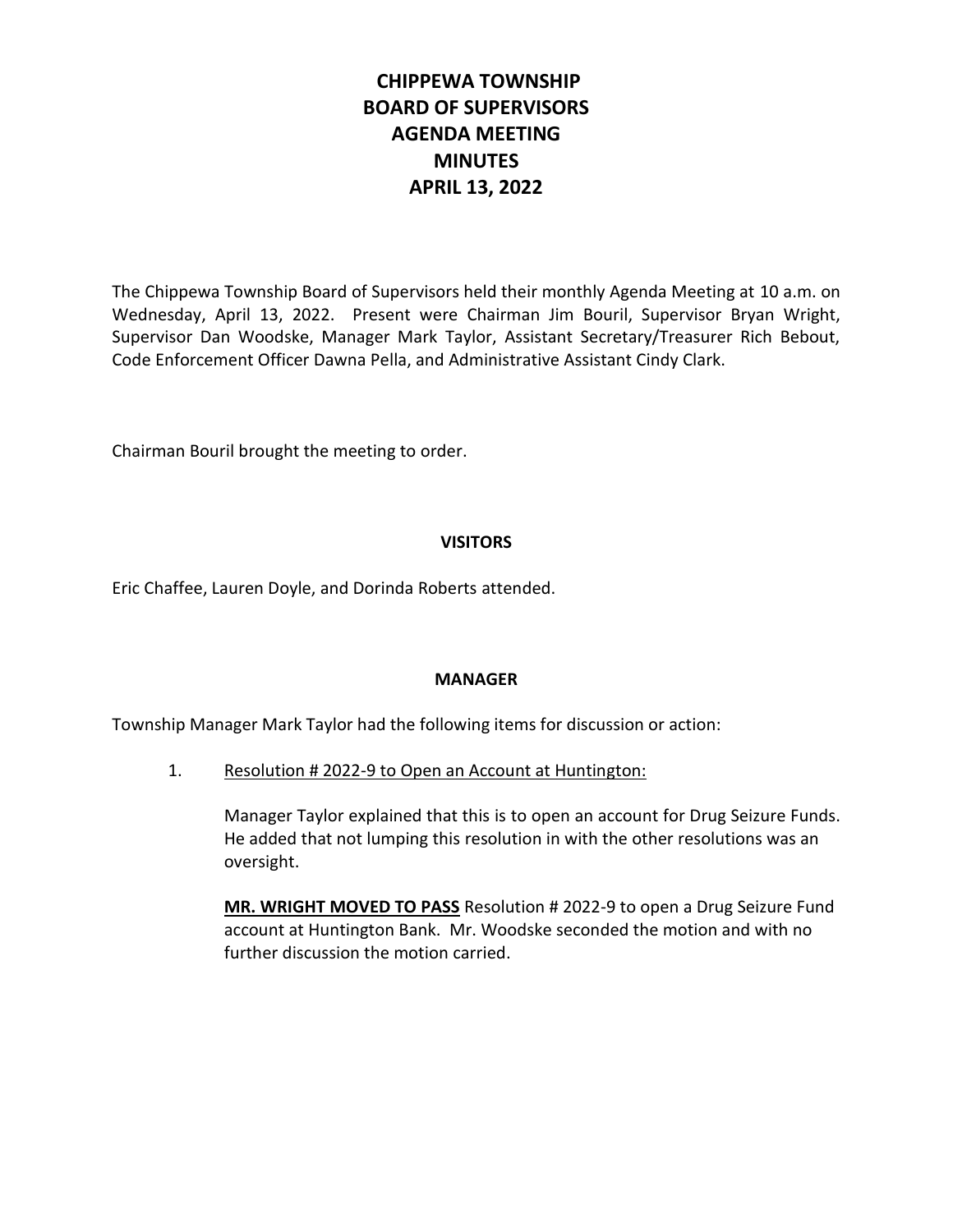#### 2. Resolution # 2022-10 to Open a Commercial Credit Card Account:

Manager Taylor said the Township intends to get a new commercial credit card to pay bills and receive cash back.

**MR. WRIGHT MOVED TO PASS** Resolution # 2022-10 to open a commercial credit card account. Mr. Woodske seconded the motion and with no further discussion the motion carried.

### 3. T & M Retail Corp. Request for Intermunicipal Liquor License Transfer:

The hearing on this liquor license transfer has been set for 6 p.m. on April 20<sup>th</sup> by Solicitor Shannon Steele. This is going to the Quick Stop. Supervisors will have a chance to ask questions at the hearing.

### 4. Agreement for Payment in Lieu of Taxes - 132 Park Road:

Manager Taylor said that the Solicitor may have an agreement regarding this ready for signatures next week. When the agreement was sent, one was missed, so an update is needed.

## 5. Resolution to Accept a \$30,000 Grant from NFC for Outdoor Fitness Court:

Manager Taylor said that this resolution would be to show support for an outdoor fitness court grant in the amount of \$30,000 of the \$147,000 cost. Lauren Doyle had previously provided information to the Supervisors and she said this would be a non-binding agreement until we send a purchase order for the equipment. She will be available to answer questions regarding this before next week.

## 6. Chippewa Trails Lot Revision No. 6:

Manager Taylor said two more units were sold. He said that the Planning Commission has recommended approval of this revision with no contingencies.

## 7. Chippewa Trails Lot Revision No. 7:

Manager Taylor said this is a quad townhouse. The comments were addressed and the Planning Commission has now recommended this for approval.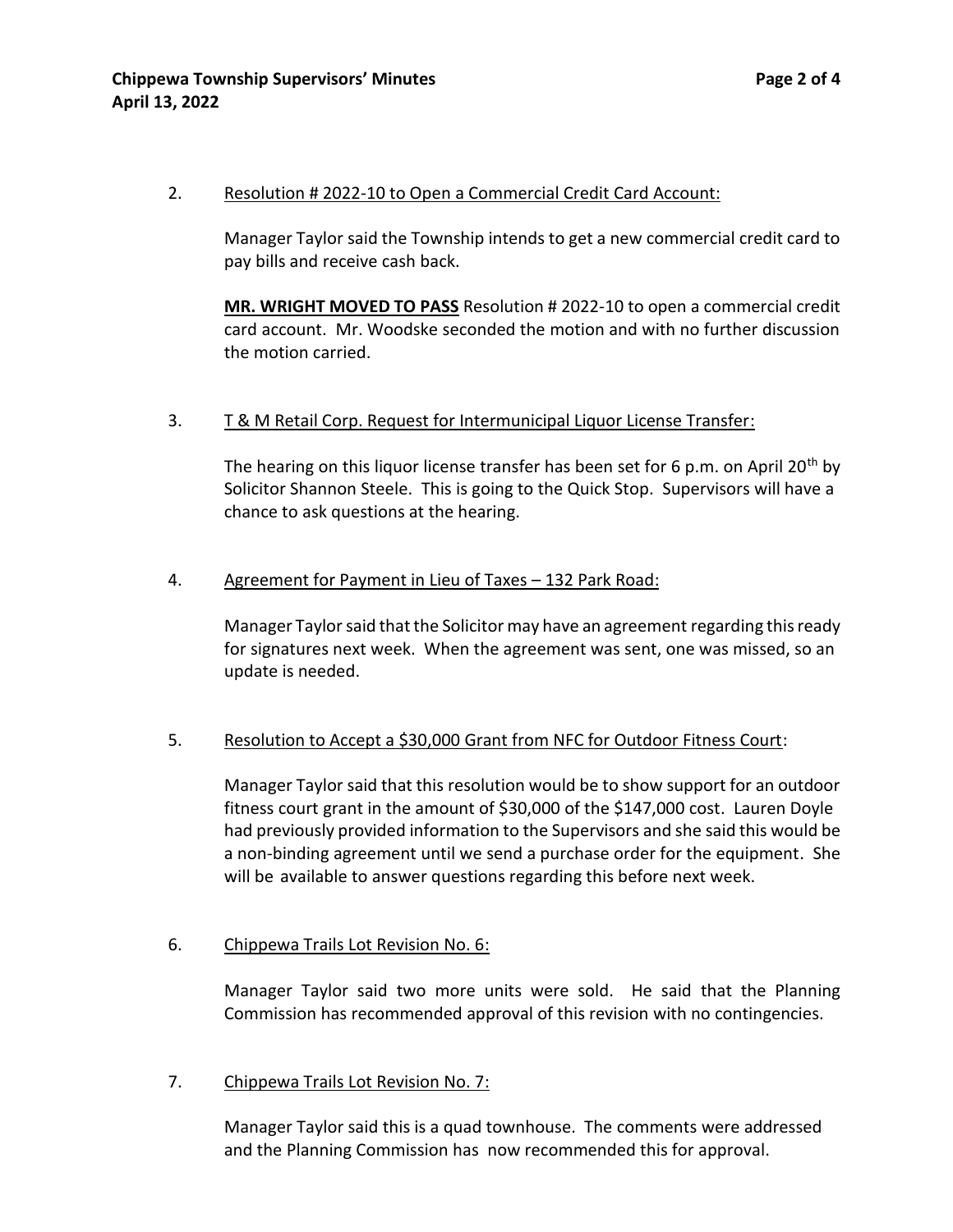### 8. Rezzetano-Pelino Plan of Lot Revision:

This is a house in the Pine Street area. Manager Taylor said that this was a prezoning situation, where there were two businesses in front of a house and all were on one lot. The owners were unable to sell the house with the two businesses included. They are attempting to separate the house from the businesses in order to have a better chance to sell the property. They are creating two lots. The Planning Commission recommended approval of this lot revision plan.

### 9. Department Reports:

A. Police:

It was noted that Chief Hermick was attending a training session.

#### B. Street:

Eric Chaffee said that it is a blessing to have his right-hand man back, as he now has a work release.

## C. Recreation:

Lauren Doyle updated the Supervisors regarding Recreation Department activities, including the following: 175 – 200 children attended the Easter Egg Hunt; Yoga starts in May; Summer camps are being planned; Food trucks are scheduled to be at the park; A bike rodeo is being planned in conjunction with the Police Department; Another mystery dinner is scheduled for May  $14<sup>th</sup>$ ; Movie nights will begin. She added that the majority of people who are renting Township shelters are doing so on-line, the Fieldhouse is rented frequently, & she said she is gearing up for a busy summer. Chairman Bouril thanked a high school teacher for the wooden cut outs that were painted by the art class for the Egg Hunt.